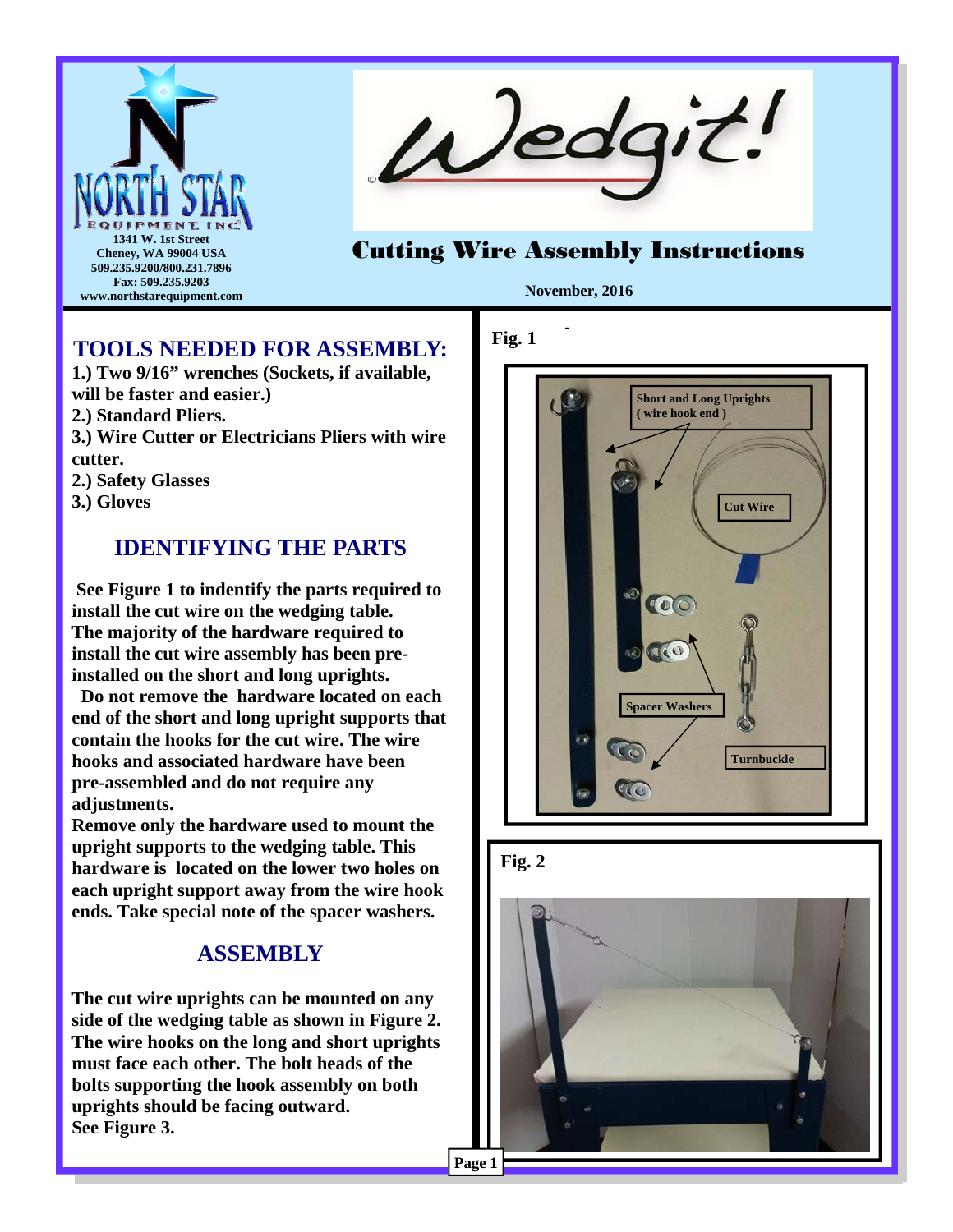## **ASSEMBLY**

**Step 1. Remove bolts, lockwashers, and nuts from the two holes indicated on both legs as shown in figure 4. This is where the cut wire uprights will be mounted on each leg. You will not be reusing this hardware.** 

**Step 2. Using the longer bolts that came with the installation kit, mount the short upright to the table leg. Place a bolt through the upright and then place the three spacer washers on the bolt before pushing the bolt through the leg as shown in figure 5. Repeat for the other bolt hole.** 

 **Place a lock washer and nut on each bolt and tighten. The spacer washers are used to keep the required distance between the edge of the wedging table and the uprights. The completed assembly should resemble Figure 6.** 

**Step 3. Repeat step 2 for the long upright on the adjacent leg, noting that the wire hook on the long upright must face the wire hook on the short upright. See Figure 3.** 

# **INSTALLING THE CUT WIRE**

# *Wear safety glasses and protective gloves while installing the cut wire.*

**The cut wire included in the installation kit is a high tensile strength music wire and should not be substituted with any other type of wire. Replacement cut wires are available from North Star.** 

**Step 1. Loop the cut wire around the the short upright hook as shown in figure 7. Position the wire so that one end extends about 6 - 8 inches from the main wire length. This will be referred to as the wrapping or short end.** 

**Step 2. While holding the main wire length taut, wrap the short end tightly around the main wire 3-4 turns as shown in figure 8.** 

**.** 







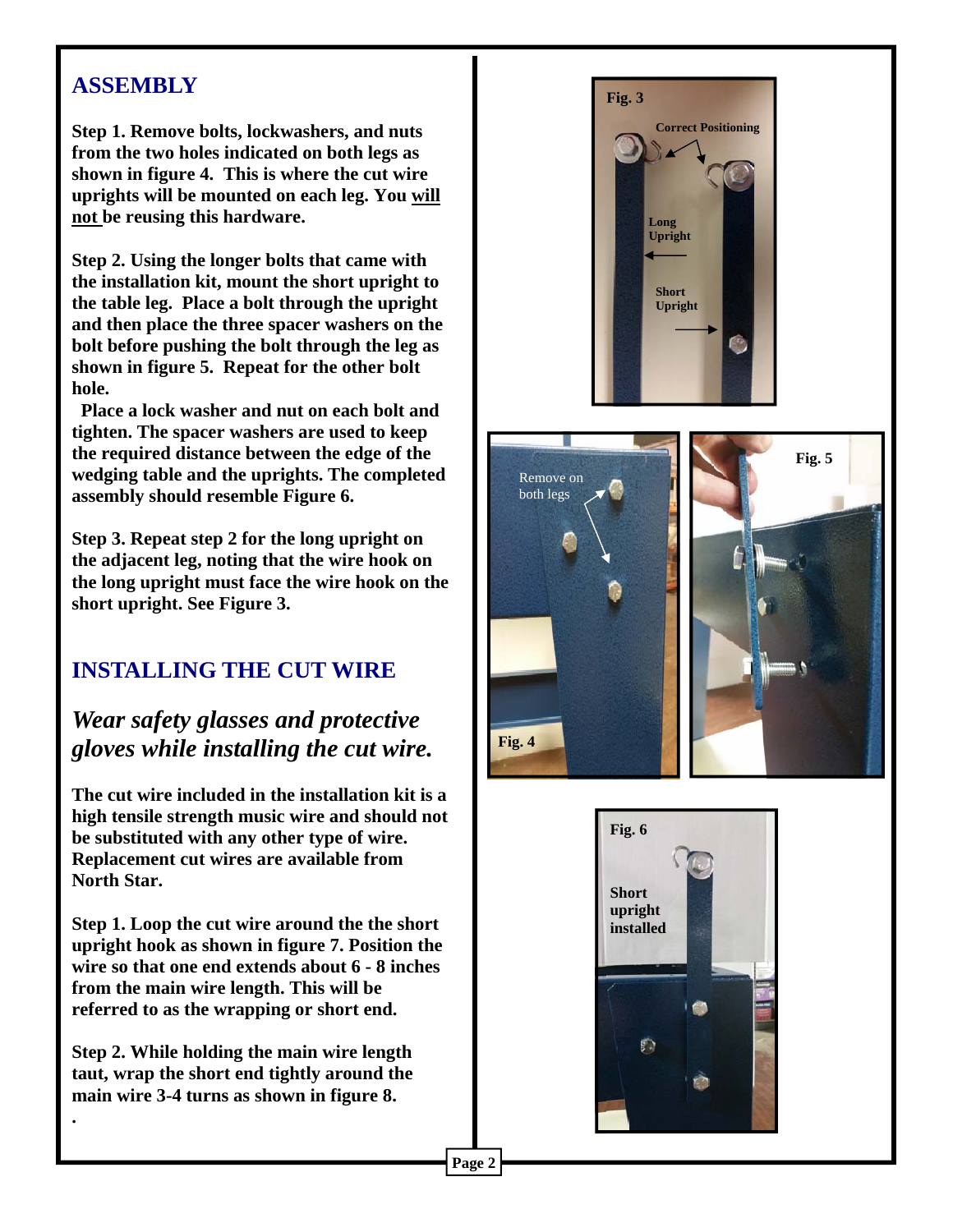## **INSTALLING THE CUT WIRE CONTINUED**

**Step 3. Push the end of the wrapping wire through the loop formed at the wire hook, see Figure 9.** 

**Pull tight and form a long loop as shown in Figure 10. Compress this loop with a pair of pliers, so that the loop lies flat against the initial series of turns that was formed in step 2.** 

**Step 4. Now wrap the short end over the long loop that was just formed, moving away from the wire hook . Continue wrapping in this direction, ending with 2-3 wraps around the main wire. See Figure 11.** 

**Step 5. Using a pair of wire cutters, cut the remaining length of the wrapping end close to the main wire. With pliers, bend the cut off tip of the wire so that it lies in line with the main wire. See Figure 12.** 









**Page 3**